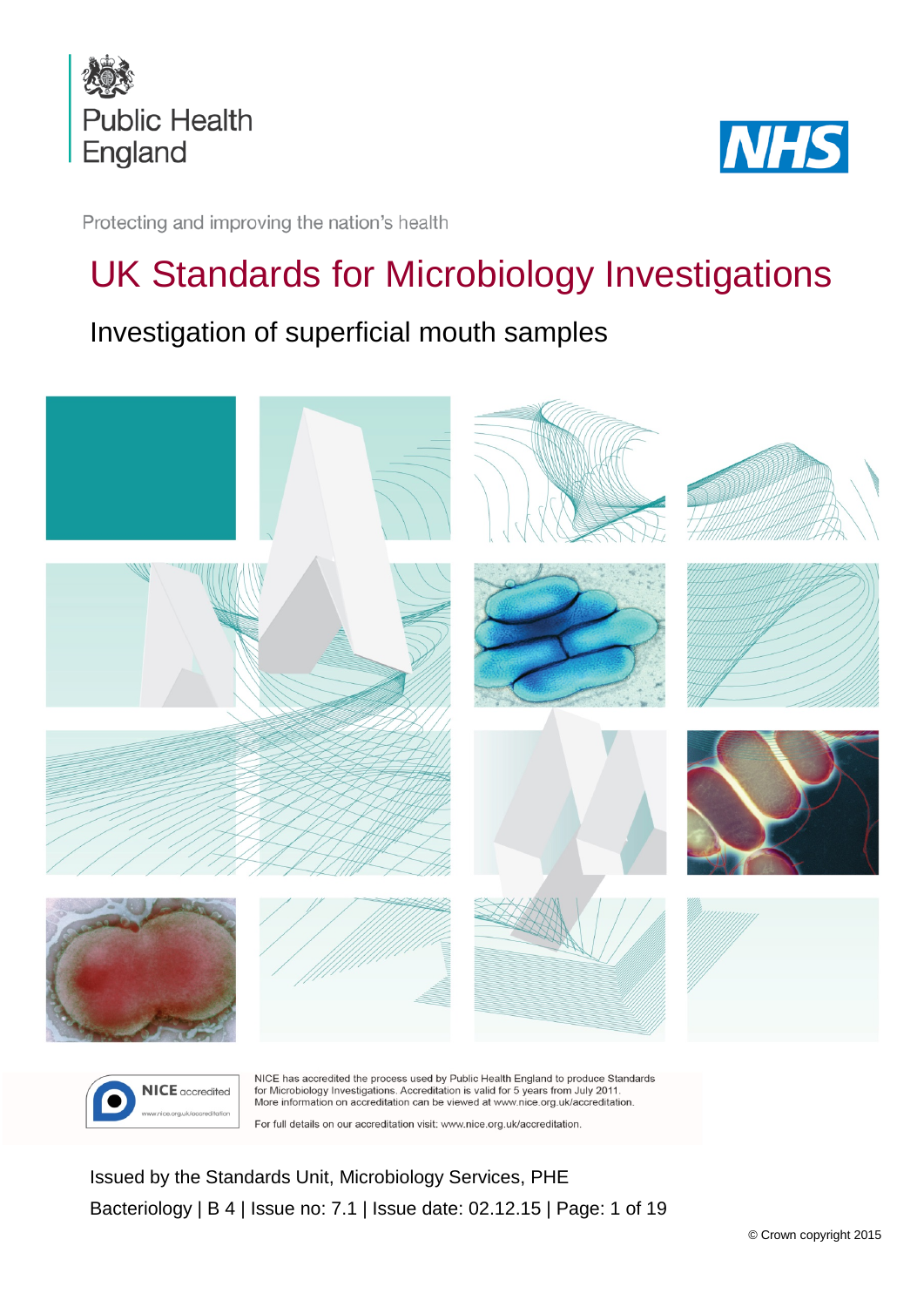## **Acknowledgments**

UK Standards for Microbiology Investigations (SMIs) are developed under the auspices of Public Health England (PHE) working in partnership with the National Health Service (NHS), Public Health Wales and with the professional organisations whose logos are displayed below and listed on the website [https://www.gov.uk/uk](https://www.gov.uk/uk-standards-for-microbiology-investigations-smi-quality-and-consistency-in-clinical-laboratories)[standards-for-microbiology-investigations-smi-quality-and-consistency-in-clinical](https://www.gov.uk/uk-standards-for-microbiology-investigations-smi-quality-and-consistency-in-clinical-laboratories)[laboratories.](https://www.gov.uk/uk-standards-for-microbiology-investigations-smi-quality-and-consistency-in-clinical-laboratories) SMIs are developed, reviewed and revised by various working groups which are overseen by a steering committee (see [https://www.gov.uk/government/groups/standards-for-microbiology-investigations](https://www.gov.uk/government/groups/standards-for-microbiology-investigations-steering-committee)[steering-committee\)](https://www.gov.uk/government/groups/standards-for-microbiology-investigations-steering-committee).

The contributions of many individuals in clinical, specialist and reference laboratories who have provided information and comments during the development of this document are acknowledged. We are grateful to the medical editors for editing the medical content.

We also acknowledge the Association of Clinical Oral Microbiologists for their considerable specialist input.

For further information please contact us at:

Standards Unit Microbiology Services Public Health England 61 Colindale Avenue London NW9 5EQ

E-mail: [standards@phe.gov.uk](mailto:standards@phe.gov.uk)

Website: [https://www.gov.uk/uk-standards-for-microbiology-investigations-smi-quality](https://www.gov.uk/uk-standards-for-microbiology-investigations-smi-quality-and-consistency-in-clinical-laboratories)[and-consistency-in-clinical-laboratories](https://www.gov.uk/uk-standards-for-microbiology-investigations-smi-quality-and-consistency-in-clinical-laboratories)

PHE publications gateway number: 2015424

UK Standards for Microbiology Investigations are produced in association with:



Logos correct at time of publishing.

Bacteriology | B 4 | Issue no: 7.1 | Issue date: 02.12.15 | Page: 2 of 19 UK Standards for Microbiology Investigations | Issued by the Standards Unit, Public Health England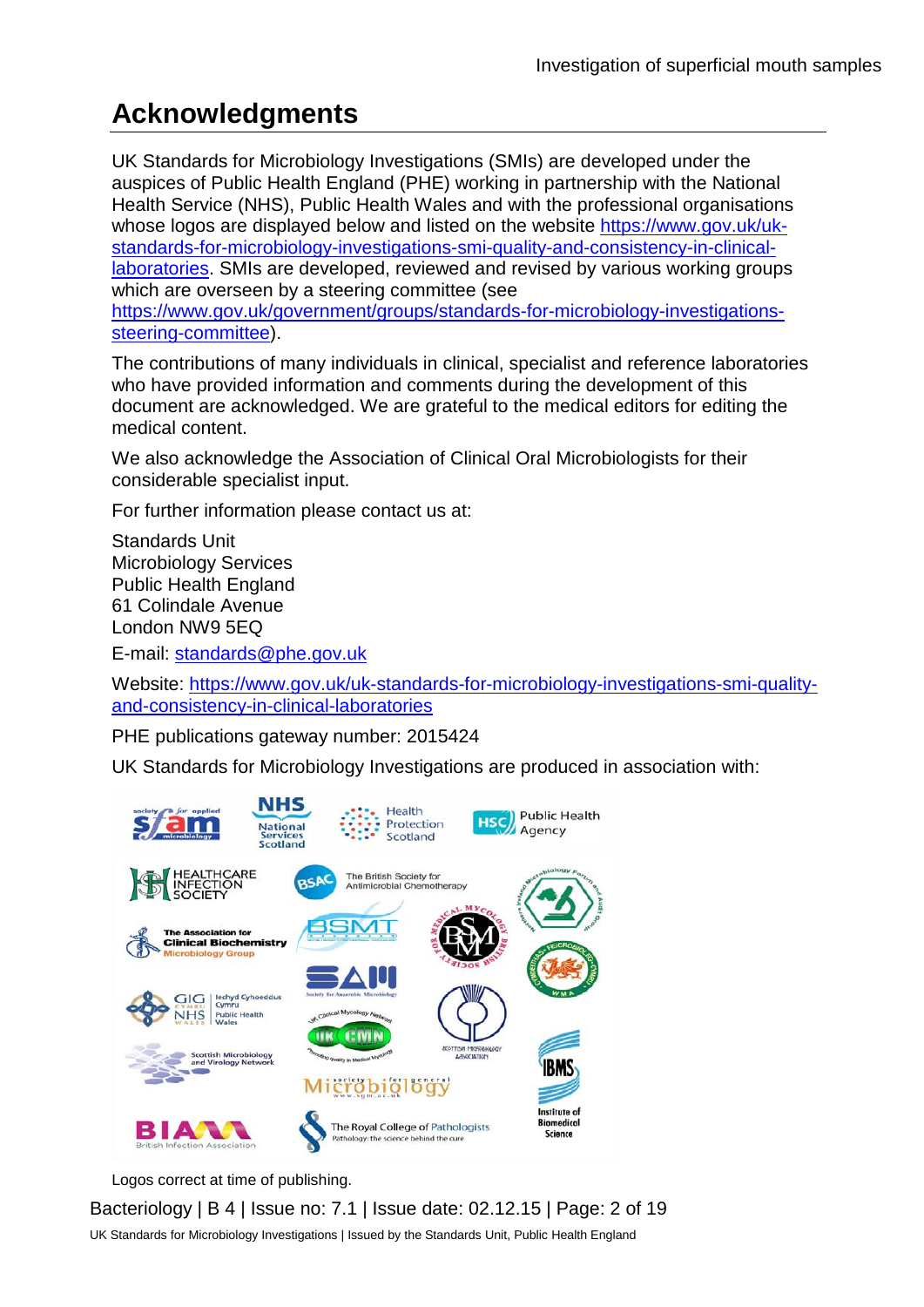## **Contents**

| $\blacktriangleleft$ |                                                    |  |  |
|----------------------|----------------------------------------------------|--|--|
| $\mathbf{2}$         |                                                    |  |  |
| 3                    |                                                    |  |  |
| 4                    |                                                    |  |  |
| 5                    |                                                    |  |  |
| 6                    | NOTIFICATION TO PHE, OR EQUIVALENT IN THE DEVOLVED |  |  |
|                      |                                                    |  |  |
|                      |                                                    |  |  |



NICE has accredited the process used by Public Health England to produce Standards For Microbiology Investigations. Accreditation is valid for 5 years from July 2011. More<br>information on accreditation can be viewed at www.nice.org.uk/accreditation.

For full details on our accreditation visit: www.nice.org.uk/accreditation.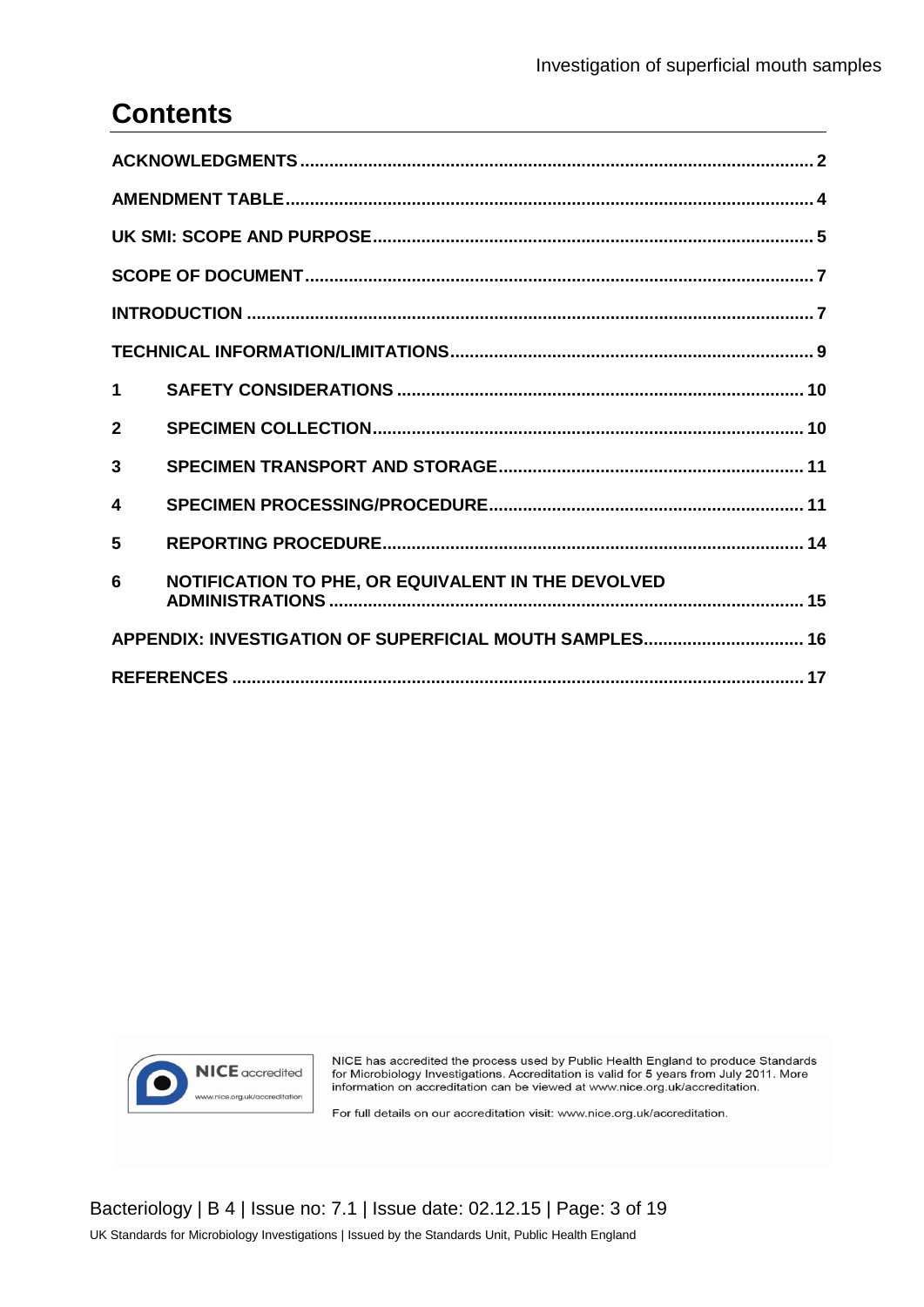## **Amendment table**

Each SMI method has an individual record of amendments. The current amendments are listed on this page. The amendment history is available from [standards@phe.gov.uk.](mailto:standards@phe.gov.uk)

New or revised documents should be controlled within the laboratory in accordance with the local quality management system.

| Amendment no/date.                                | 11/02.12.15                           |
|---------------------------------------------------|---------------------------------------|
| Issue no. discarded.                              |                                       |
| Insert issue no.                                  | 7.1                                   |
| Section(s) involved                               | <b>Amendment</b>                      |
| 4.5.3 Culture media, conditions<br>and organisms. | Error in atmosphere column corrected. |

| Amendment no/date.     | 10/20.10.15                                                                                 |  |  |  |
|------------------------|---------------------------------------------------------------------------------------------|--|--|--|
| Issue no. discarded.   | 6.3                                                                                         |  |  |  |
| Insert issue no.       | $\overline{7}$                                                                              |  |  |  |
| Section(s) involved    | <b>Amendment</b>                                                                            |  |  |  |
| Whole document.        | Document restructured, rewritten and expanded to<br>meet the requirements of the new scope. |  |  |  |
|                        | Hyperlinks updated to gov.uk.                                                               |  |  |  |
| Title of the document. | Changed to capture more sample types.                                                       |  |  |  |
| Page 2.                | Updated logos added.                                                                        |  |  |  |
| Types of specimen.     | Saliva and oral rinses added in.                                                            |  |  |  |
| Culture.               | Amended to include new sample types.                                                        |  |  |  |
| References.            | Reviewed and updated.                                                                       |  |  |  |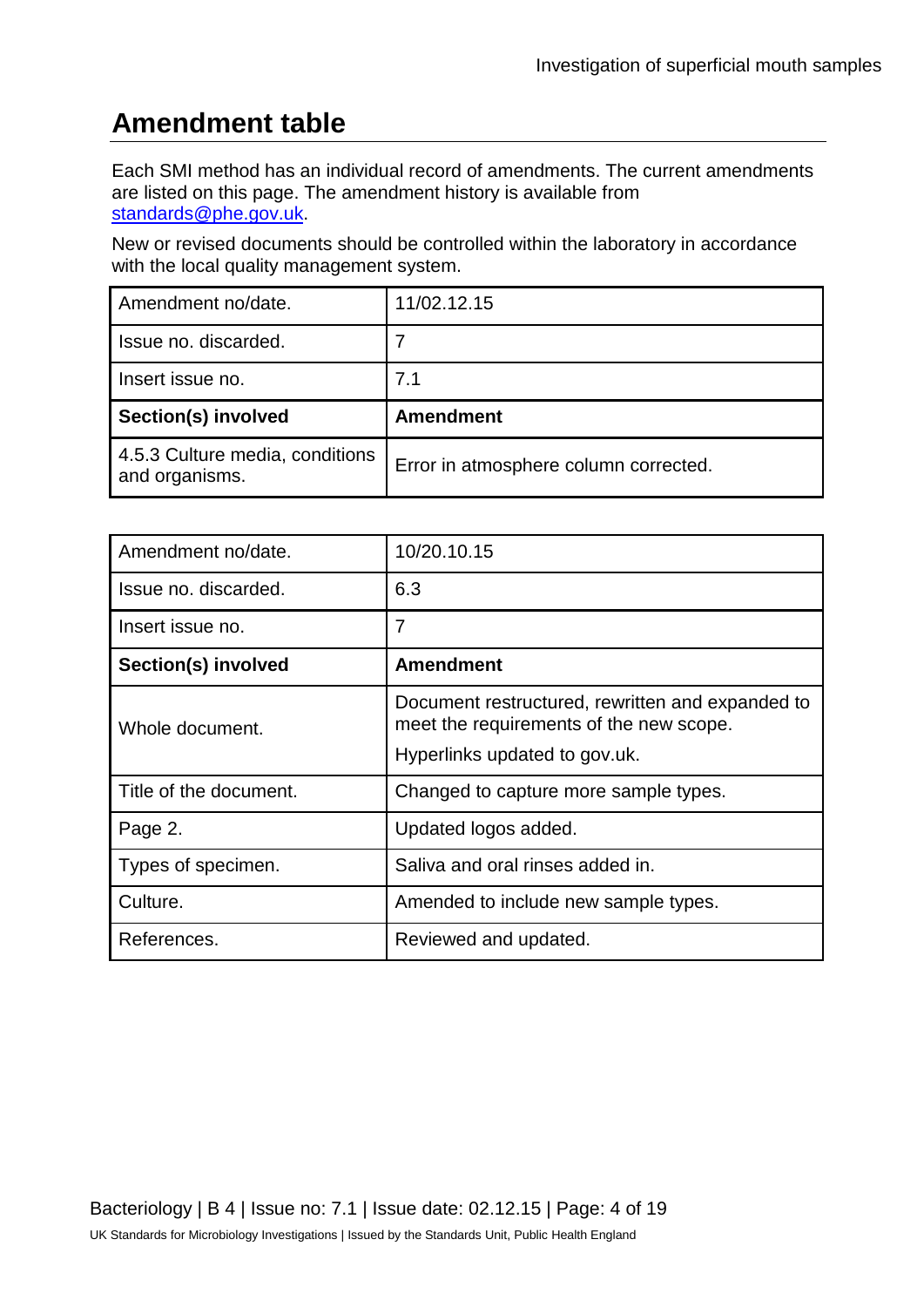## **UK SMI**[#](#page-0-0) **: scope and purpose**

#### **Users of SMIs**

Primarily, SMIs are intended as a general resource for practising professionals operating in the field of laboratory medicine and infection specialties in the UK. SMIs also provide clinicians with information about the available test repertoire and the standard of laboratory services they should expect for the investigation of infection in their patients, as well as providing information that aids the electronic ordering of appropriate tests. The documents also provide commissioners of healthcare services with the appropriateness and standard of microbiology investigations they should be seeking as part of the clinical and public health care package for their population.

#### **Background to SMIs**

SMIs comprise a collection of recommended algorithms and procedures covering all stages of the investigative process in microbiology from the pre-analytical (clinical syndrome) stage to the analytical (laboratory testing) and post analytical (result interpretation and reporting) stages. Syndromic algorithms are supported by more detailed documents containing advice on the investigation of specific diseases and infections. Guidance notes cover the clinical background, differential diagnosis, and appropriate investigation of particular clinical conditions. Quality guidance notes describe laboratory processes which underpin quality, for example assay validation.

Standardisation of the diagnostic process through the application of SMIs helps to assure the equivalence of investigation strategies in different laboratories across the UK and is essential for public health surveillance, research and development activities.

### **Equal partnership working**

SMIs are developed in equal partnership with PHE, NHS, Royal College of Pathologists and professional societies. The list of participating societies may be found at [https://www.gov.uk/uk-standards-for-microbiology-investigations-smi-quality](https://www.gov.uk/uk-standards-for-microbiology-investigations-smi-quality-and-consistency-in-clinical-laboratories)[and-consistency-in-clinical-laboratories.](https://www.gov.uk/uk-standards-for-microbiology-investigations-smi-quality-and-consistency-in-clinical-laboratories) Inclusion of a logo in an SMI indicates participation of the society in equal partnership and support for the objectives and process of preparing SMIs. Nominees of professional societies are members of the Steering Committee and working groups which develop SMIs. The views of nominees cannot be rigorously representative of the members of their nominating organisations nor the corporate views of their organisations. Nominees act as a conduit for two way reporting and dialogue. Representative views are sought through the consultation process. SMIs are developed, reviewed and updated through a wide consultation process.

#### **Quality assurance**

 $\overline{a}$ 

NICE has accredited the process used by the SMI working groups to produce SMIs. The accreditation is applicable to all guidance produced since October 2009. The process for the development of SMIs is certified to ISO 9001:2008. SMIs represent a good standard of practice to which all clinical and public health microbiology

<sup>#</sup> Microbiology is used as a generic term to include the two GMC-recognised specialties of Medical Microbiology (which includes Bacteriology, Mycology and Parasitology) and Medical Virology.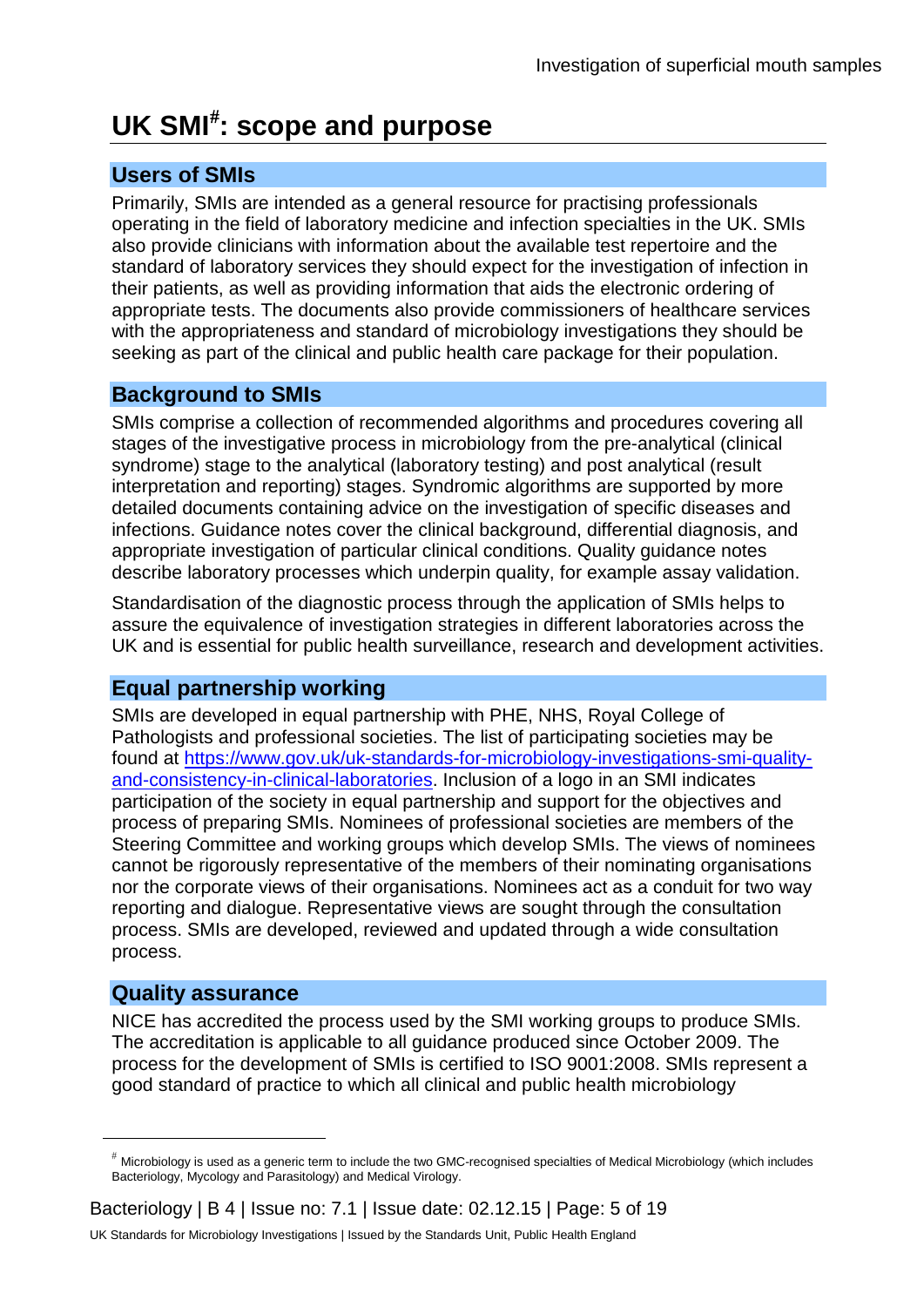laboratories in the UK are expected to work. SMIs are NICE accredited and represent neither minimum standards of practice nor the highest level of complex laboratory investigation possible. In using SMIs, laboratories should take account of local requirements and undertake additional investigations where appropriate. SMIs help laboratories to meet accreditation requirements by promoting high quality practices which are auditable. SMIs also provide a reference point for method development. The performance of SMIs depends on competent staff and appropriate quality reagents and equipment. Laboratories should ensure that all commercial and in-house tests have been validated and shown to be fit for purpose. Laboratories should participate in external quality assessment schemes and undertake relevant internal quality control procedures.

#### **Patient and public involvement**

The SMI working groups are committed to patient and public involvement in the development of SMIs. By involving the public, health professionals, scientists and voluntary organisations the resulting SMI will be robust and meet the needs of the user. An opportunity is given to members of the public to contribute to consultations through our open access website.

#### **Information governance and equality**

PHE is a Caldicott compliant organisation. It seeks to take every possible precaution to prevent unauthorised disclosure of patient details and to ensure that patient-related records are kept under secure conditions. The development of SMIs is subject to PHE Equality objectives [https://www.gov.uk/government/organisations/public-health](https://www.gov.uk/government/organisations/public-health-england/about/equality-and-diversity)[england/about/equality-and-diversity.](https://www.gov.uk/government/organisations/public-health-england/about/equality-and-diversity)

The SMI working groups are committed to achieving the equality objectives by effective consultation with members of the public, partners, stakeholders and specialist interest groups.

#### **Legal statement**

While every care has been taken in the preparation of SMIs, PHE and any supporting organisation, shall, to the greatest extent possible under any applicable law, exclude liability for all losses, costs, claims, damages or expenses arising out of or connected with the use of an SMI or any information contained therein. If alterations are made to an SMI, it must be made clear where and by whom such changes have been made.

The evidence base and microbial taxonomy for the SMI is as complete as possible at the time of issue. Any omissions and new material will be considered at the next review. These standards can only be superseded by revisions of the standard, legislative action, or by NICE accredited guidance.

SMIs are Crown copyright which should be acknowledged where appropriate.

#### **Suggested citation for this document**

Public Health England. (2015). Investigation of Superficial Mouth Samples. UK Standards for Microbiology Investigations. B 4 Issue 7. [https://www.gov.uk/uk](https://www.gov.uk/uk-standards-for-microbiology-investigations-smi-quality-and-consistency-in-clinical-laboratories)[standards-for-microbiology-investigations-smi-quality-and-consistency-in-clinical](https://www.gov.uk/uk-standards-for-microbiology-investigations-smi-quality-and-consistency-in-clinical-laboratories)**[laboratories](https://www.gov.uk/uk-standards-for-microbiology-investigations-smi-quality-and-consistency-in-clinical-laboratories)**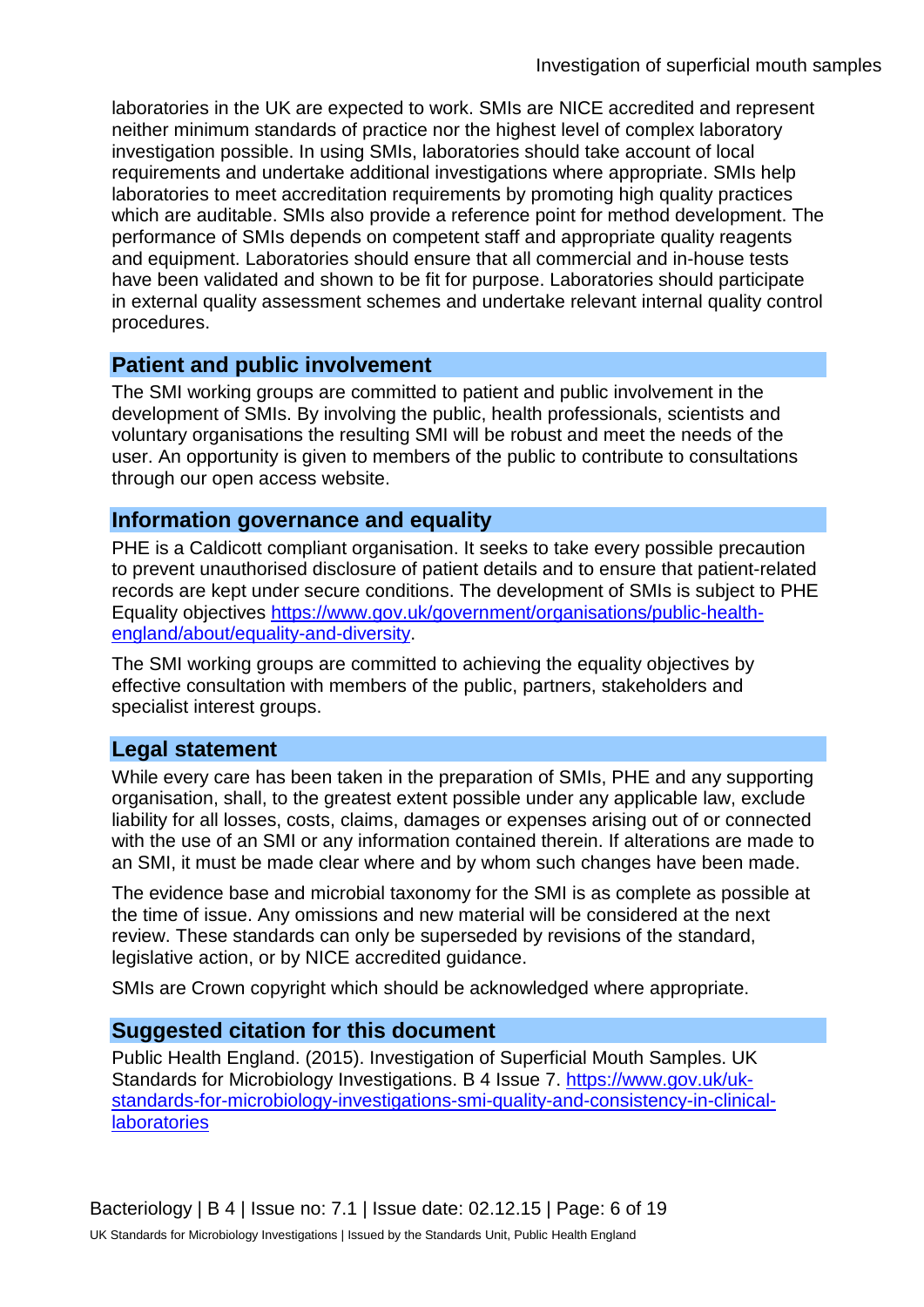## **Scope of document**

### **Type of specimen**

Mouth swab, saliva and oral rinse

This SMI describes the processing, and bacteriological and mycological investigation of superficial mouth samples. Predominately mouth swabs but saliva and oral rinses are also covered. Infections of salivary glands (parotid, submandibular and sublingual) include bacterial and viral infections and are not covered in this SMI.

This SMI should be used in conjunction with other SMIs.

## **Introduction**

Infections of the oral mucosa usually present as acute conditions. Usually these arise from the colonising oral flora but can also result from a flare-up of a chronic low-grade infection.

Oral mucosal infections are typically associated with biofilms formed on the inanimate surfaces present in the oral cavity such as the teeth and dentures.

Infections of the gingiva (gingivitis, including acute ulcerative gingivitis) and periodontal tissues (periodontitis) are the most common forms of oral infection and processing specimens from these infections is covered by a separate SMI B  $17 -$ [Investigation of tissues and biopsies.](https://www.gov.uk/government/collections/standards-for-microbiology-investigations-smi#bacteriology)

#### **Oral mucositis**

Oral mucositis is a painful complication of chemotherapy or head and neck radiotherapy, caused by direct cytotoxicity of the treatment regime. Super-infection usually with yeasts and oral bacteria can exacerbate the problem and microbiological examination can help to guide symptomatic treatment.

#### Erythematous and pseudomembranous candidosis<sup>1,2</sup>

Erythematous and pseudomembranous candidosis are the most frequent clinical presentations of oral fungal infection. The infections may involve the mucosal surfaces of the cheeks, tongue (dorsal and ventral surfaces) and both hard and soft palates. The most common cause is *Candida albicans*. *Candida* species other than *C. albicans* such as *Candida glabrata* may also be isolated, either alone or in combination with *C. albicans*. This is especially common in the medically compromised or those with a history of prolonged antifungal therapy<sup>3,4</sup>. Atrophic candidosis (denture stomatitis) may occur in the palatal mucosa below the fitting surface of dentures, especially when patients sleep with their dentures in place and/or have xerostomia. *Candida* species other than *C. albicans* are important to identify, since they may demonstrate reduced susceptibility and clinical resistance to the first line anti-fungal agents and may be responsible for refractory or recurrent infections. Rarely, moulds may colonise and infect sinuses and result in palatal erosion. Specimens in the form of an oral rinse (known volume of sterile saline) are used to quantitatively determine colonisation or infection<sup>5</sup>.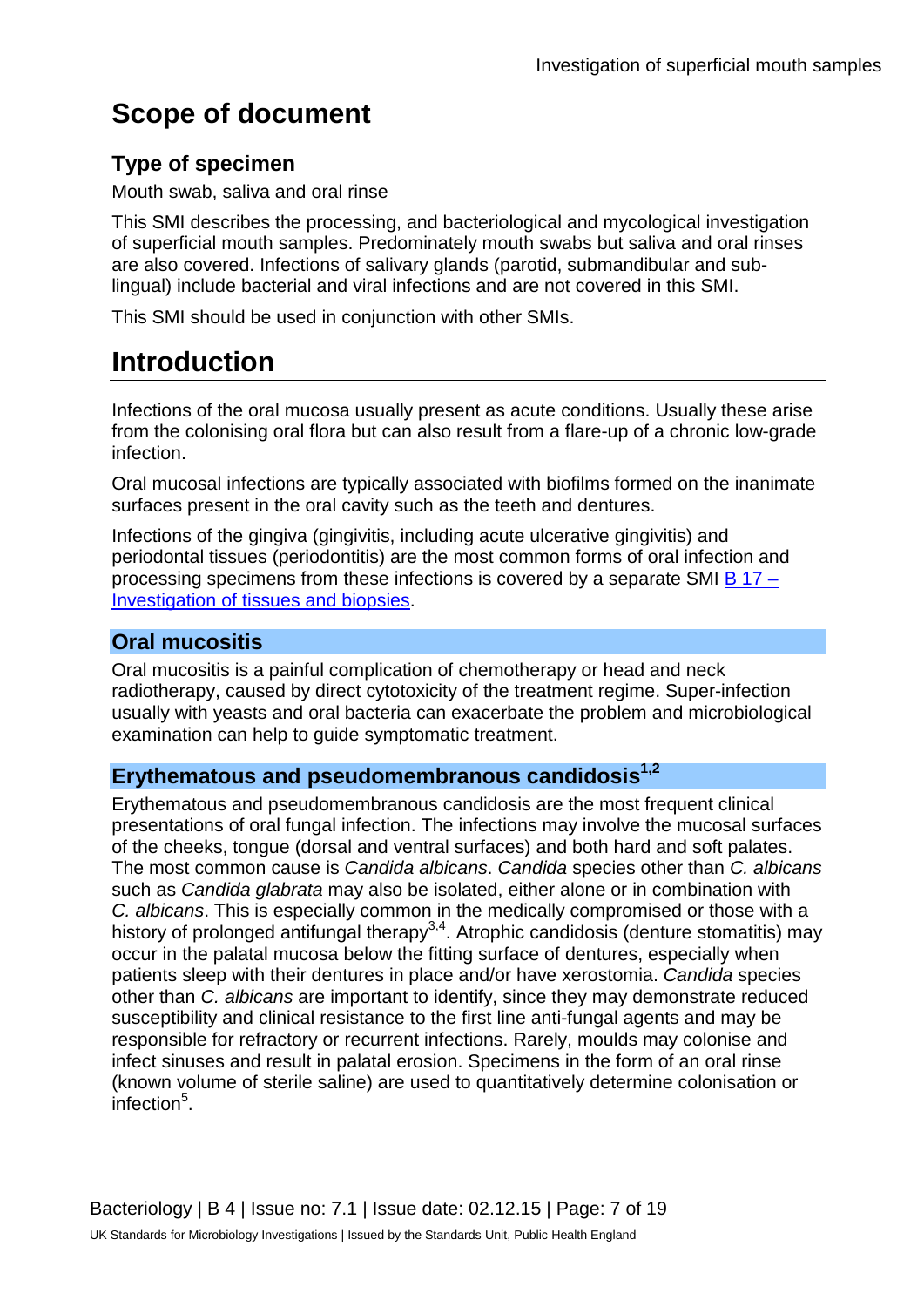#### **Angular cheilitis and peri-oral infections**

Angular cheilitis and peri-oral infections are common infections affecting the angles of the mouth and lips, usually caused by an intra-oral reservoir of infection, typically biofilms associated with denture stomatitis. Infection may be due to *S. aureus*, *Candida* species and/or Group A streptococci. It is common for dentate patients with angular cheilitis to have infection with both *S. aureus* and *C. albicans* in the labial commissure region. Swabs should be taken from the lesions themselves. Swabs should also be collected from relevant intra-oral sites eg denture-fitting surface and the anterior nares to identify sites of colonisation to be treated with eradication therapy, to reduce relapse rates.

#### **Staphylococcal mucositis6**

Patients who are severely medically compromised and have reduced salivary flow, together with parenteral feeding, may develop staphylococcal mucositis caused by *S. aureus.* Enterobacteria may also play a role in severe cases. The erythematous changes in the oral mucosa may be indistinguishable clinically from candidosis, requiring the need for microbiological investigation. Results should be interpreted in a clinical context since asymptomatic carriage of *S. aureus* or Enterobacteria may occur. Strict regular oral hygiene measures are usually sufficient to resolve clinical symptoms. Systemic antibiotics are not usually required although may play an important role in the management of severe oral mucositis in some patient groups such as the terminally ill.

#### **Oral ulceration**

There are many non-infective causes of oral ulceration such as traumatic ulcers, recurrent aphthous ulcers, inflammatory conditions and malignant lesions. Infective causes of oral ulceration are commonly viral in origin (eg Herpes simplex). Uncommon bacterial causes of ulceration are syphilis and tuberculosis whilst other rare causes of oral ulceration include fungal infections such as histoplasmosis.

#### **Abscess and deep seated infections**

Abscess and deep seated infections (dental abscesses, and salivary gland abscesses) are dealt with in B 14 - [Investigation of abscesses and deep](https://www.gov.uk/government/collections/standards-for-microbiology-investigations-smi#bacteriology) seated wound [infections.](https://www.gov.uk/government/collections/standards-for-microbiology-investigations-smi#bacteriology)

#### **Osteomyelitis**

Osteomyelitis, including bacterial, mycobacterial and fungal osteomyelitis are dealt with in B 42 - [Investigation of bone and soft tissue associated with osteomyelitis.](https://www.gov.uk/government/collections/standards-for-microbiology-investigations-smi#bacteriology)

#### **Vincent's angina**

*Borrelia vincentii* and *Fusobacterium* species are associated with the infection known as Vincent's angina. It is characterised by ulceration of the pharynx or gums and occurs in adults with poor mouth hygiene or serious systemic disease<sup>7</sup>. See B 9 -[Investigation of throat related specimens.](https://www.gov.uk/government/collections/standards-for-microbiology-investigations-smi#bacteriology)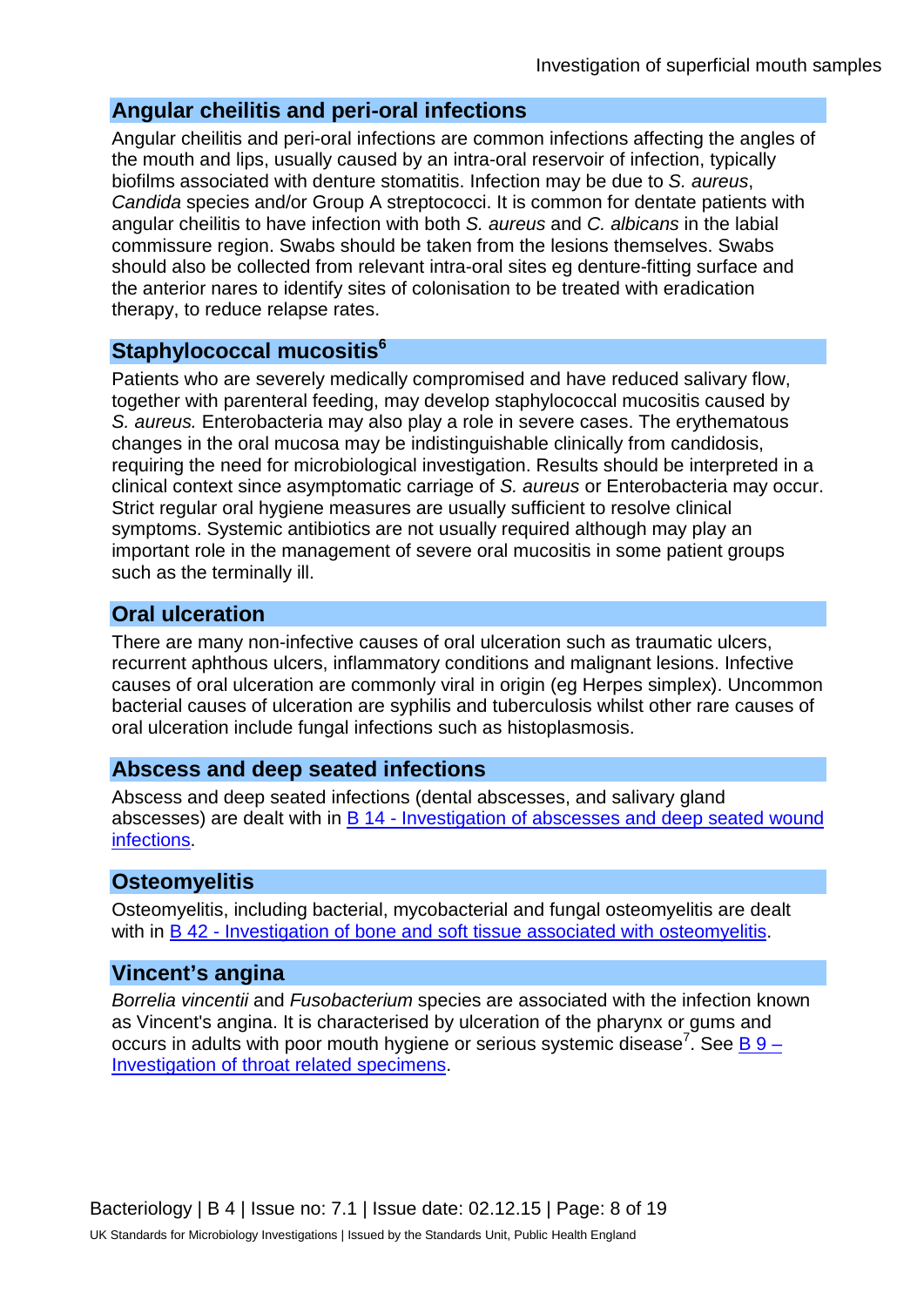## **Technical information/limitations**

### **Limitations of UK SMIs**

The recommendations made in UK SMIs are based on evidence (eg sensitivity and specificity) where available, expert opinion and pragmatism, with consideration also being given to available resources. Laboratories should take account of local requirements and undertake additional investigations where appropriate. Prior to use, laboratories should ensure that all commercial and in-house tests have been validated and are fit for purpose.

### **Selective media in screening procedures**

Selective media which does not support the growth of all circulating strains of organisms may be recommended based on the evidence available. A balance therefore must be sought between available evidence, and available resources required if more than one media plate is used.

#### **Specimen containers8,9**

SMIs use the term "CE marked leak proof container" to describe containers bearing the CE marking used for the collection and transport of clinical specimens. The requirements for specimen containers are given in the EU in vitro Diagnostic Medical Devices Directive (98/79/EC Annex 1 B 2.1) which states: "The design must allow easy handling and, where necessary, reduce as far as possible contamination of and leakage from, the device during use and, in the case of specimen receptacles, the risk of contamination of the specimen. The manufacturing processes must be appropriate for these purposes".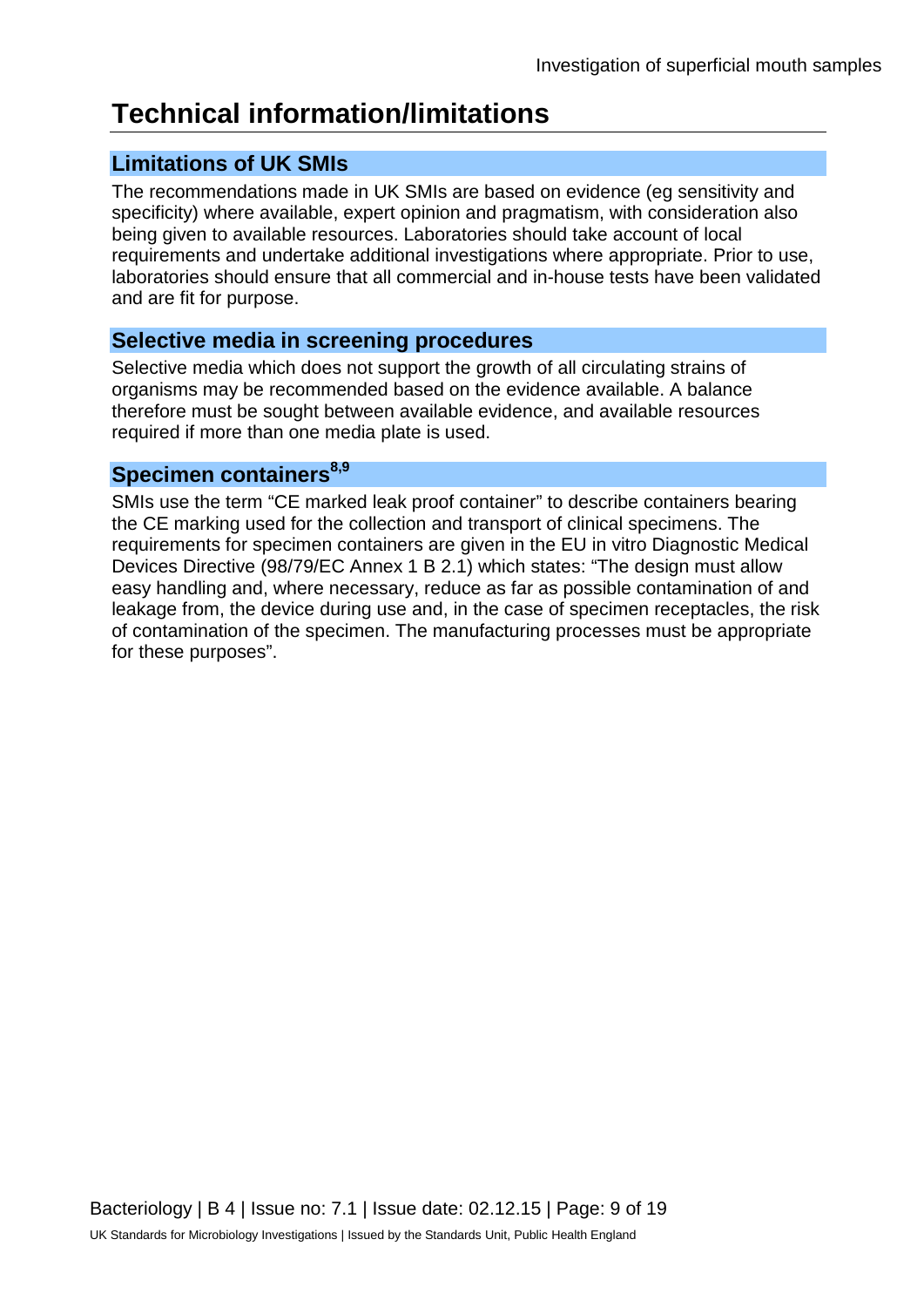## **1 Safety considerations8-24**

### **1.1 Specimen collection, transport and storage<sup>8-13</sup>**

Use aseptic technique.

Collect saliva and oral rinse specimens into appropriate CE marked leak proof containers and transport specimens in sealed plastic bags.

Use tubes with transport medium for transporting swabs and transport in sealed plastic bags $^{25}$ .

Transport each swab in transport medium in a CE marked container in a sealed plastic bag.

Compliance with postal, transport and storage regulations is essential.

### **1.2 Specimen processing8-24**

Containment Level 2.

Laboratory procedures that give rise to infectious aerosols must be conducted in a microbiological safety cabinet<sup>16</sup>.

Refer to current guidance on the safe handling of all organisms documented in this SMI.

If there is histoplasma (and/or other relevant dimorphic pathogens causing oral ulceration) risk then contaminant level 3 is required using an appropriate cabinet.

The above guidance should be supplemented with local COSHH and risk assessments.

## **2 Specimen collection**

### **2.1 Type of specimens**

Mouth swab, saliva and oral rinse

#### **2.2 Optimal time and method of collection**<sup>26</sup>

For safety considerations refer to Section 1.1.

Collect specimens before starting antimicrobial therapy where possible<sup>26</sup>.

To assure that the preconditions of the sampling for oral infections are comparable it is advised that patients should not:

- 1. eat or drink within 2 hours
- 2. brush their teeth within 2 hours
- 3. use any mouth rinse of disinfectant within 2 hours prior to sampling

If possible samples should be taken in the morning under fasting conditions.

Unless otherwise indicated collect each swab for bacterial and/or fungal culture and place in appropriate transport medium<sup>25,27-30</sup>.

Collect specimens other than swabs into appropriate CE marked leak proof containers and place in sealed plastic bags.

Bacteriology | B 4 | Issue no: 7.1 | Issue date: 02.12.15 | Page: 10 of 19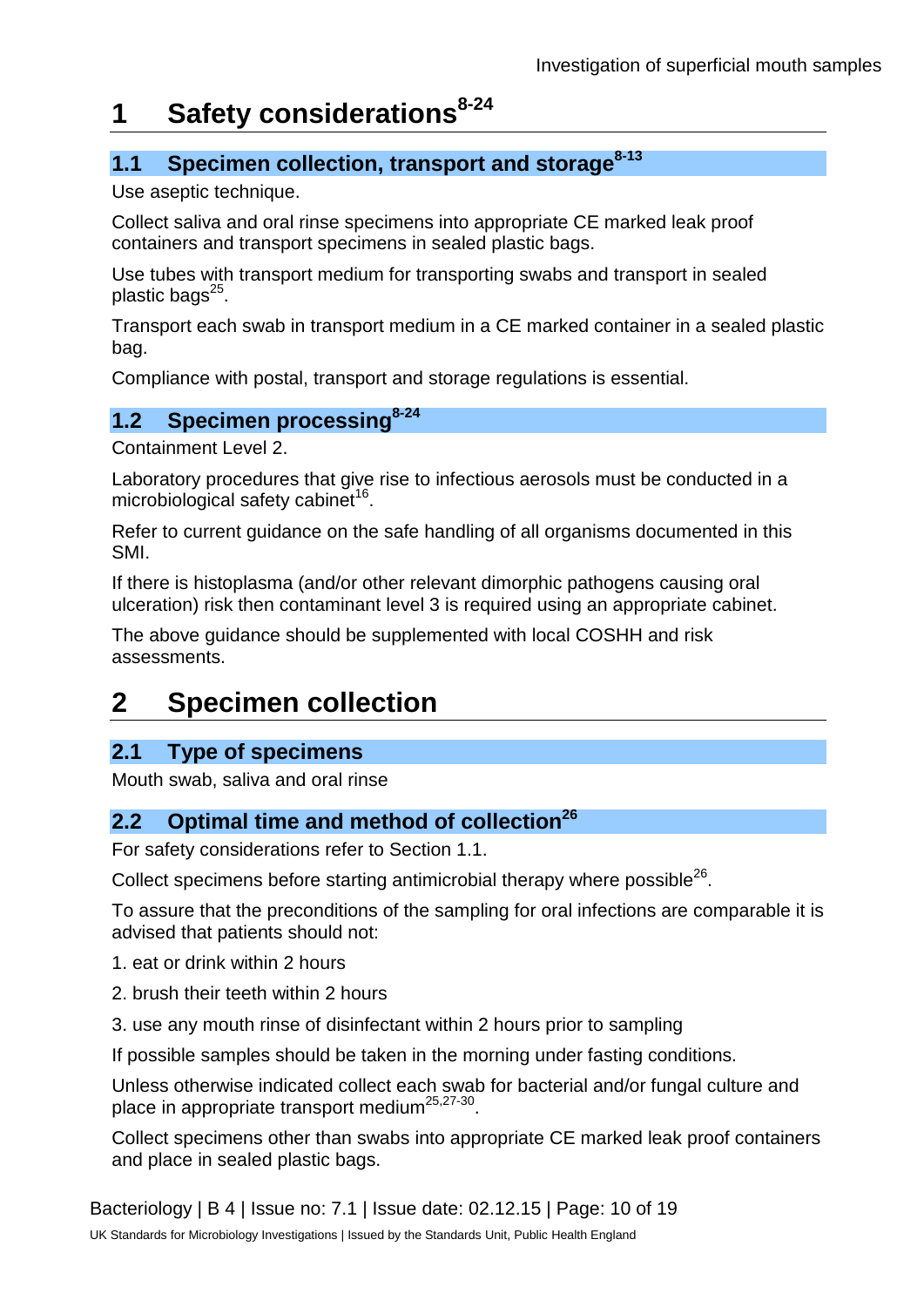Sample any lesions or inflamed areas using cotton tipped swabs. Samples of denture fitting surfaces should also be swabbed as these are more sensitive sites than the palatal mucosa to recover *Candida* species. The use of a tongue depressor or spatula may be helpful. Oral rinses can be useful to follow up level of colonisation. These are collected by rinsing with 10mL of sterile saline for one minute.

#### **2.3** Adequate quantity and appropriate number of specimens<sup>26</sup>

Numbers and frequency of specimens collected depend on the clinical condition of patient.

## **3 Specimen transport and storage**<sup>8,9</sup>

#### **3.1 Optimal transport and storage conditions**

For safety considerations refer to Section 1.1.

Specimens should be transported and processed as soon as possible<sup>26</sup>.

Collect mucosal swabs in transport medium which should be transported and processed as soon as possible. If processing is delayed, refrigeration is preferable to storage at ambient temperature.

Oral rinses should be transported in a CE marked leak proof containers and placed in sealed plastic bags and processed as soon as possible.

## **4 Specimen processing/procedure**<sup>8,9</sup>

#### **4.1 Test selection**

Most mouth samples are swabs unless the patient is immunocompromised or has other clinical indications.

Saliva samples may be collected for microbiological investigation and for other types of assessment. Increasingly saliva is being used as a sample for new diagnostic techniques, but also for assessing xerostomia and risk of dental caries. Care is needed to avoid contamination of these specimens and cross infection from these specimens. Sometimes culture is done with an exact volume of saliva in order to assess the count of a particular organism (eg *S. mutans* or lactobacilli per mL of the original saliva sample.

#### **4.2 Appearance**

N/A

#### **4.3 Sample preparation**

For safety considerations refer to Section 1.2.

For oral rinses (saliva/mouth washings) centrifuge at 3200 rpm for 10 minutes.

Decant supernatant into disinfectant and re suspend the deposit in 1mL PBS.

This is now the neat sample.

Inoculate 50µL onto a sabouraud agar plate using a hockey stick to spread out for single colonies and a columbia agar plate.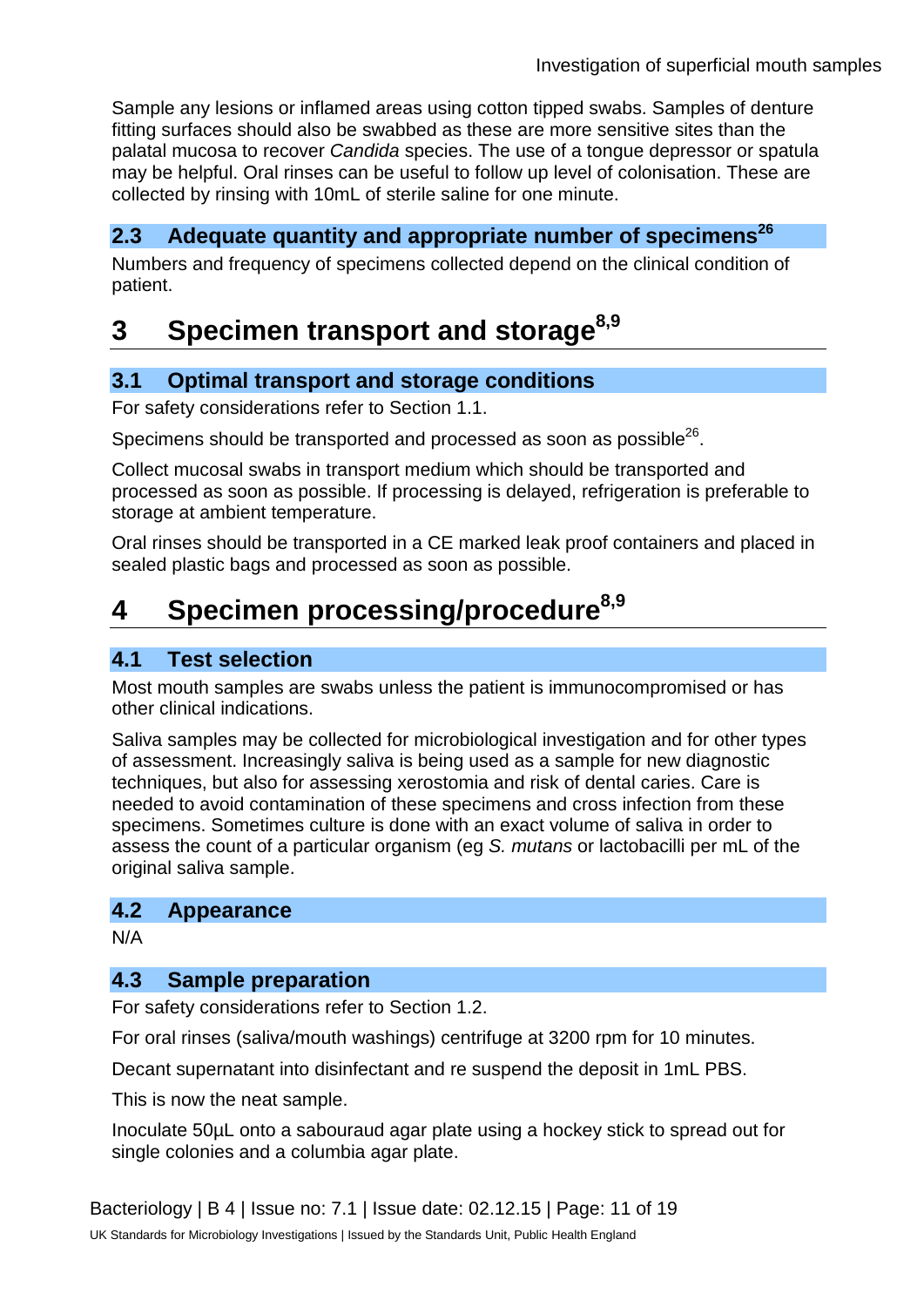For comparison it is sometimes useful to dilute neat sample 1:100 (0.1mL + 9.9mL PBS). Inoculate 50µL onto a Columbia Blood Agar and use a hockey stick to spread out. A MacConkey/CLED plate may also be useful.

#### **4.4 Microscopy**

Direct microscopic examination with Calcofluor staining may be helpful if histoplasma or mould infection is suspected.

### **4.5 Culture and investigation**

Inoculate each agar plate using a sterile loop or a loopful of liquid (Q 5 - [Inoculation of](https://www.gov.uk/government/collections/standards-for-microbiology-investigations-smi#quality-related-guidance)  culture media [for bacteriology\)](https://www.gov.uk/government/collections/standards-for-microbiology-investigations-smi#quality-related-guidance).

For the isolation of individual colonies, spread inoculum with a sterile loop.

| <b>Clinical</b><br>details/                                                      | <b>Specimen</b>                            | <b>Standard</b><br>media                       | <b>Incubation</b>           |                          |                         | <b>Cultures</b><br>read | Target organism(s)                                                      |
|----------------------------------------------------------------------------------|--------------------------------------------|------------------------------------------------|-----------------------------|--------------------------|-------------------------|-------------------------|-------------------------------------------------------------------------|
| conditions                                                                       |                                            |                                                | <b>Temp</b><br>$\mathbf{C}$ | <b>Atmos</b>             | <b>Time</b>             |                         |                                                                         |
| Oral<br>candidosis<br>Fungal<br>infection                                        | Mouth<br>swab,<br>Saliva and<br>oral rinse | Sabouraud agar                                 | 35-37                       | Air                      | 40-48hr*                | Daily                   | C. albicans,<br>Non-albicans yeasts                                     |
| Oral<br>erythema<br>Denture<br>stomatitis<br>Angular<br>cheilitis<br>Mouth ulcer |                                            | Blood agar                                     | 35-37                       | CO <sub>2</sub><br>5-10% | 16-24hr                 | daily                   | Group A, strep,<br>S. aureus,<br>Coliforms                              |
| <b>Clinical</b><br>details/                                                      | <b>Specimen</b>                            | <b>Supplementary</b><br>media                  | <b>Incubation</b>           |                          | <b>Cultures</b><br>read | Target organism(s)      |                                                                         |
| conditions                                                                       |                                            |                                                | <b>Temp</b><br>°C           | <b>Atmos</b>             | <b>Time</b>             |                         |                                                                         |
| Oral<br>mucositis<br>Immunoco<br>mpromised<br>patients                           | Mouth<br>swab,<br>Saliva and<br>oral rinse | MacConkey/CL<br>ED agar<br>Chromogenic<br>agar | 35-37<br>35-37              | Air<br>Air               | 16-24hr<br>16-24hr      | daily<br>daily          | Coliforms and non-<br>fermentative gram<br>negatives<br>Candida species |

### **4.5.1 Culture media, conditions and organisms**

*\**If Histoplasmosis is suspected the length of incubation should be extended and carried out in Containment Level 3.

If an unusual fungal infection is suspected a second Sabouraud plate should be set up at 30**°**C and incubation time extended.

### **4.6 Identification**

Refer to individual SMIs for organism identification.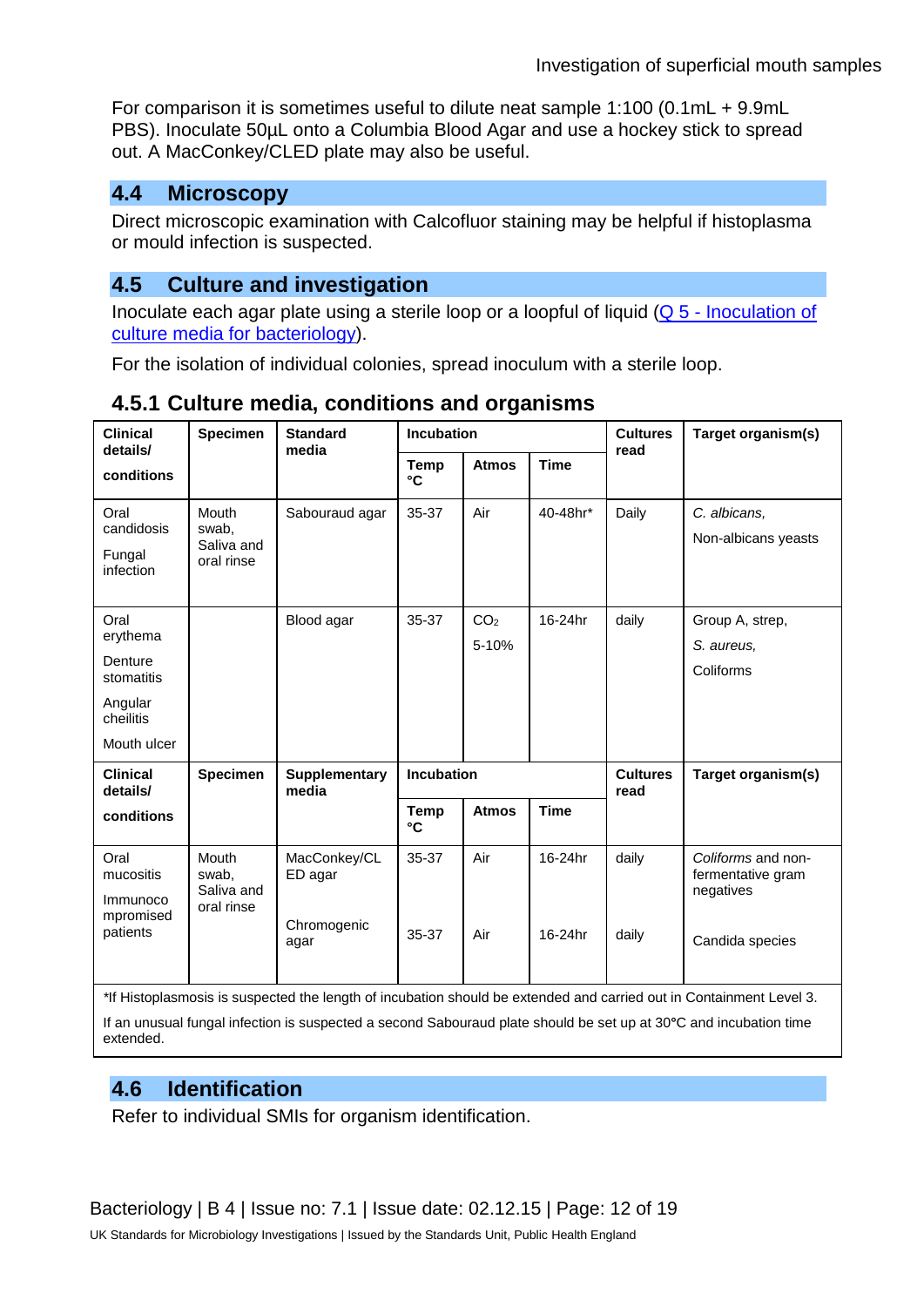#### **4.6.1 Minimum level of identification in the laboratory**

| Yeasts                           | Yeasts level<br>Patients showing treatment failure require a full identification. |
|----------------------------------|-----------------------------------------------------------------------------------|
| Staphylococcus aureus            | species level                                                                     |
| Lancefield group A streptococcus | species level                                                                     |
| Enterobacteriaceae species       | "coliform" level if dominant growth                                               |

Organisms may be further identified if this is clinically or epidemiologically indicated.

#### **Immunocompromised Patients**

| Candida species                         | species level                                                                         |
|-----------------------------------------|---------------------------------------------------------------------------------------|
| Aspergillus species and other<br>moulds | genus level                                                                           |
| Staphylococcus aureus                   | species level                                                                         |
| Lancefield group A streptococcus        | species level                                                                         |
| <b>Coliforms</b>                        | Coliforms level or if clinically indicated species level                              |
| <b>Pseudomonas</b>                      | Pseudomonas level if dominant growth or if clinically indicated<br>species level      |
| Acinetobacter                           | Acinetobacter level if dominant growth or if clinically indicated<br>species level    |
| <b>Stenotrophomonas</b>                 | Stenotrophomonas level if dominant growth or if clinically indicated<br>species level |

#### **4.7 Antimicrobial susceptibility testing**

Refer to [British Society for Antimicrobial Chemotherapy \(BSAC\)](http://bsac.org.uk/) and/or [EUCAST](http://www.eucast.org/) guidelines.

*C. albicans* is not routinely tested unless associated with recurrent infection, requested by clinician or the patient's history indicates significant immunosuppression.

#### **4.8 Referral for outbreak investigations**

N/A

#### **4.9 Referral to reference laboratories**

For information on the tests offered, turnaround times, transport procedure and the other requirements of the reference laboratory [click here for user manuals and request](https://www.gov.uk/specialist-and-reference-microbiology-laboratory-tests-and-services)  [forms.](https://www.gov.uk/specialist-and-reference-microbiology-laboratory-tests-and-services)

Organisms with unusual or unexpected resistance, or associated with a laboratory or clinical problem, or anomaly that requires elucidation should be sent to the appropriate reference laboratory.

Contact appropriate devolved national reference laboratory for information on the tests available, turn around times, transport procedure and any other requirements for sample submission: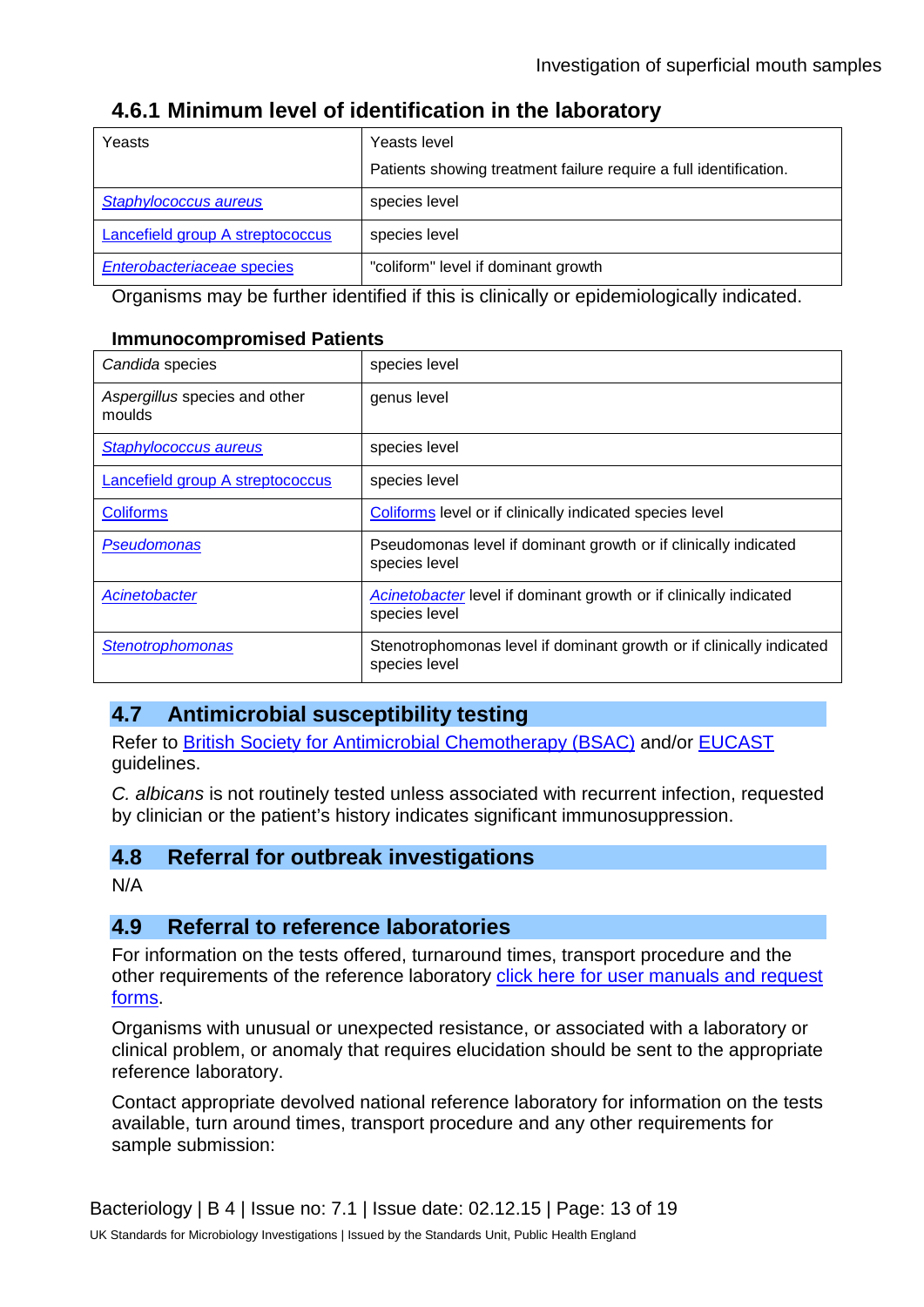England and Wales

[https://www.gov.uk/specialist-and-reference-microbiology-laboratory-tests-and](https://www.gov.uk/specialist-and-reference-microbiology-laboratory-tests-and-services)[services](https://www.gov.uk/specialist-and-reference-microbiology-laboratory-tests-and-services)

**Scotland** 

<http://www.hps.scot.nhs.uk/reflab/index.aspx>

Northern Ireland

<http://www.publichealth.hscni.net/directorate-public-health/health-protection>

### **5 Reporting procedure**

### **5.1 Microscopy**

Report for fungi if applicable.

#### **5.1.1 Microscopy reporting time**

All results should be issued to the requesting clinician as soon as they become available, unless specific alternative arrangements have been made with the requestors.

Urgent results should be telephoned or transmitted electronically in accordance with local policies.

### **5.2 Culture**

Report clinically significant organisms isolated **or**

Report other growth, eg: "Mixed upper respiratory tract flora" **or**

Report absence of growth or

Report presence or absence of specific named pathogens

Report quantitative growth if applicable. For rinses report as<sup>5</sup>:

Heavy growth: >10<sup>4</sup>cfu/mL

Moderate growth =  $10^2$ -10<sup>3</sup>cfu/mL

Light growth  $=$  <10<sup>2</sup> cfu/mL

### **5.2.1 Culture reporting time**

Interim or preliminary results should be issued on detection of potentially clinically significant isolates as soon as growth is detected, unless specific alternative arrangements have been made with the requestors.

Urgent results should be telephoned or transmitted electronically in accordance with local policies.

Final written or computer generated reports should follow preliminary and verbal reports as soon as possible.

### **5.3 Antimicrobial susceptibility testing**

Report susceptibilities as clinically indicated. Prudent use of antimicrobials according to local and national protocols is recommended.

Bacteriology | B 4 | Issue no: 7.1 | Issue date: 02.12.15 | Page: 14 of 19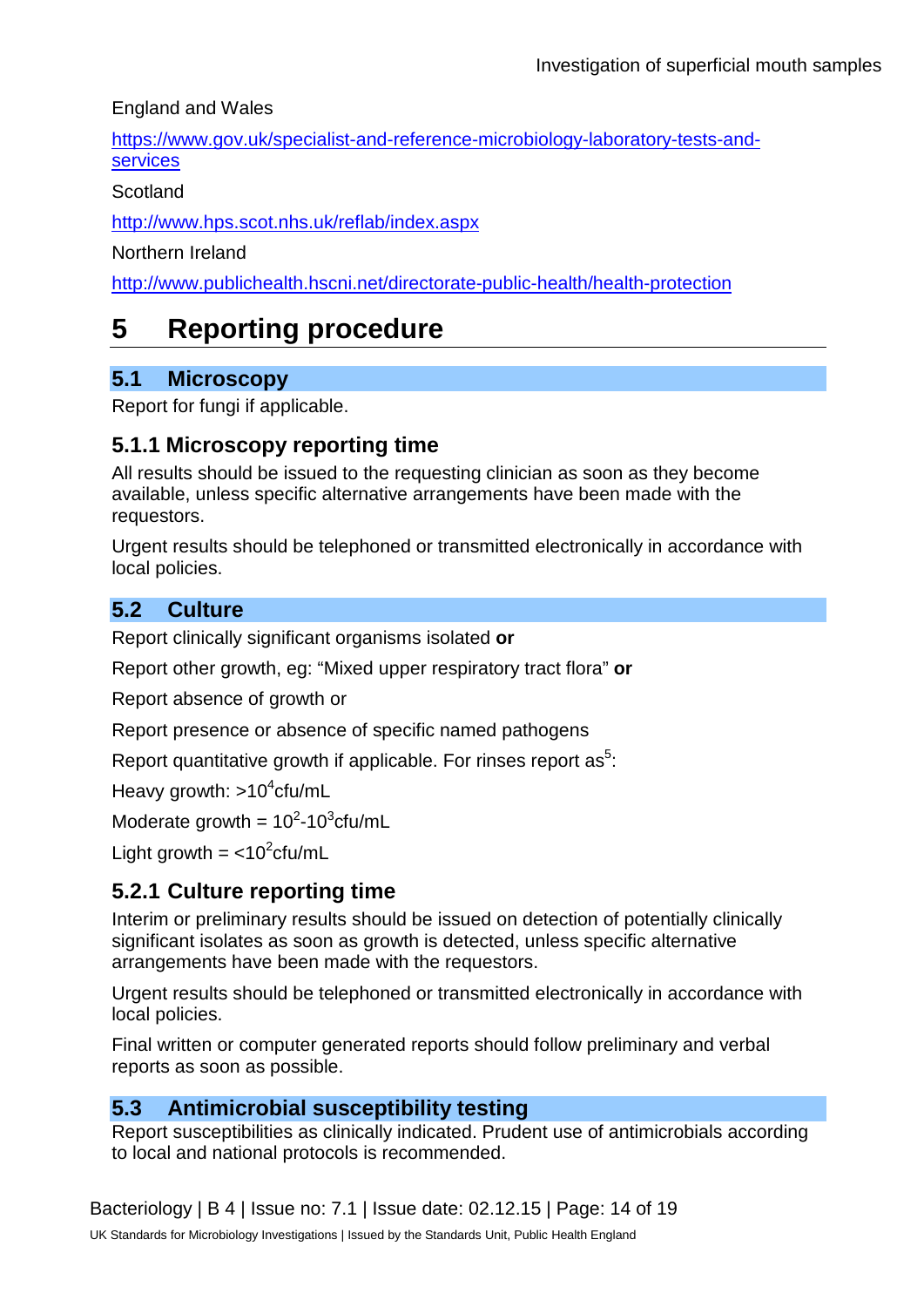## **6 Notification to PHE31,32 , or equivalent in the devolved administrations33-36**

The Health Protection (Notification) regulations 2010 require diagnostic laboratories to notify Public Health England (PHE) when they identify the causative agents that are listed in Schedule 2 of the Regulations. Notifications must be provided in writing, on paper or electronically, within seven days. Urgent cases should be notified orally and as soon as possible, recommended within 24 hours. These should be followed up by written notification within seven days.

For the purposes of the Notification Regulations, the recipient of laboratory notifications is the local PHE Health Protection Team. If a case has already been notified by a registered medical practitioner, the diagnostic laboratory is still required to notify the case if they identify any evidence of an infection caused by a notifiable causative agent.

Notification under the Health Protection (Notification) Regulations 2010 does not replace voluntary reporting to PHE. The vast majority of NHS laboratories voluntarily report a wide range of laboratory diagnoses of causative agents to PHE and many PHE Health protection Teams have agreements with local laboratories for urgent reporting of some infections. This should continue.

**Note:** The Health Protection Legislation Guidance (2010) includes reporting of Human Immunodeficiency Virus (HIV) & Sexually Transmitted Infections (STIs), Healthcare Associated Infections (HCAIs) and Creutzfeldt–Jakob disease (CJD) under 'Notification Duties of Registered Medical Practitioners': it is not noted under 'Notification Duties of Diagnostic Laboratories'.

[https://www.gov.uk/government/organisations/public-health-england/about/our](https://www.gov.uk/government/organisations/public-health-england/about/our-governance#health-protection-regulations-2010)[governance#health-protection-regulations-2010](https://www.gov.uk/government/organisations/public-health-england/about/our-governance#health-protection-regulations-2010)

Other arrangements exist in **Scotland**<sup>33,34</sup>, Wales<sup>35</sup> and [Northern Ireland](http://www.publichealth.hscni.net/directorate-public-health/health-protection)<sup>36</sup>.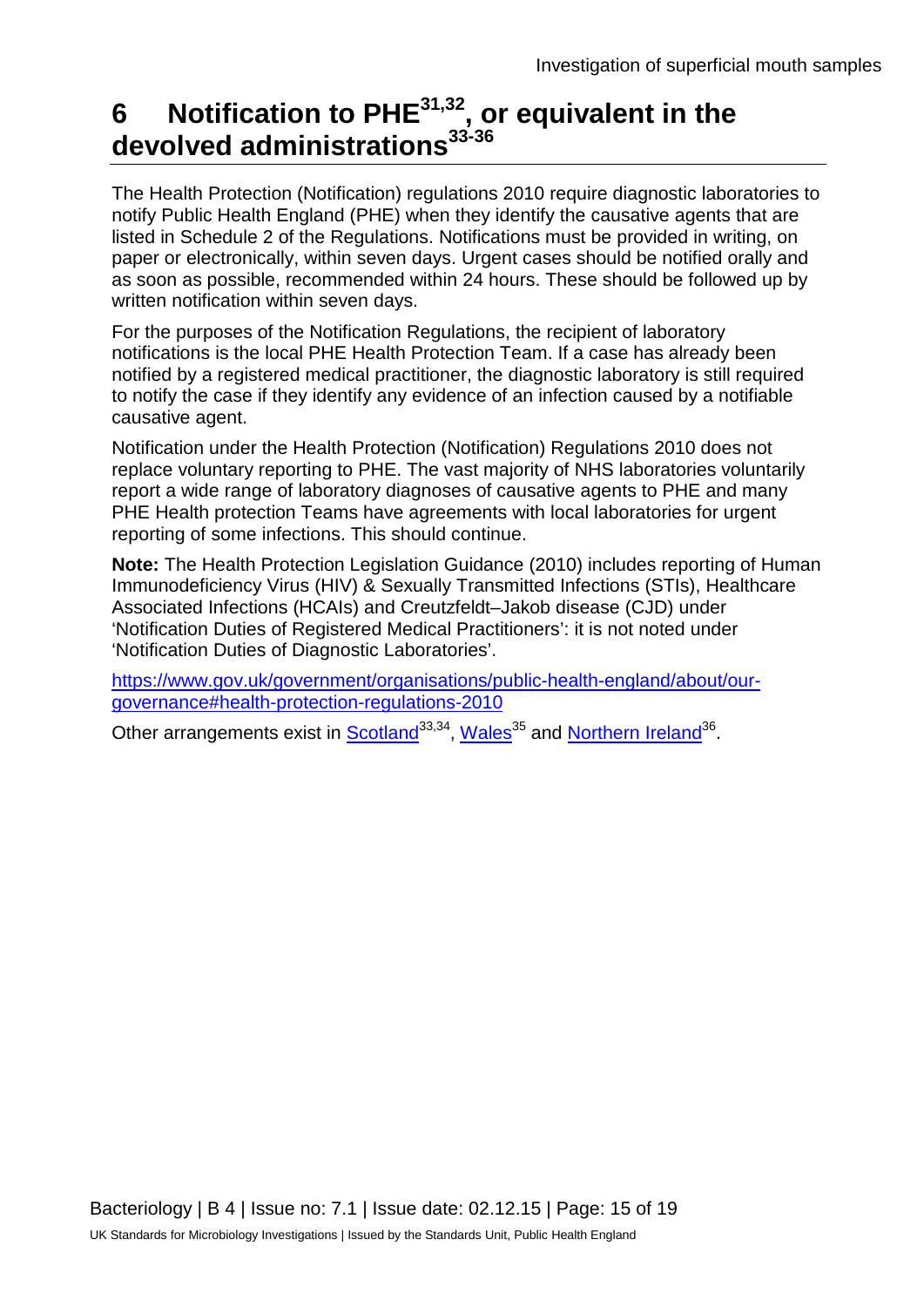## **Appendix: Investigation of superficial mouth samples**



*\**If Histoplasmosis is suspected the length of incubation should be extended and carried out in Category 3 conditions.

If an unusual fungal infection is suspected a second Sabouraud plate should be set up at 30**°**C and incubation time extended.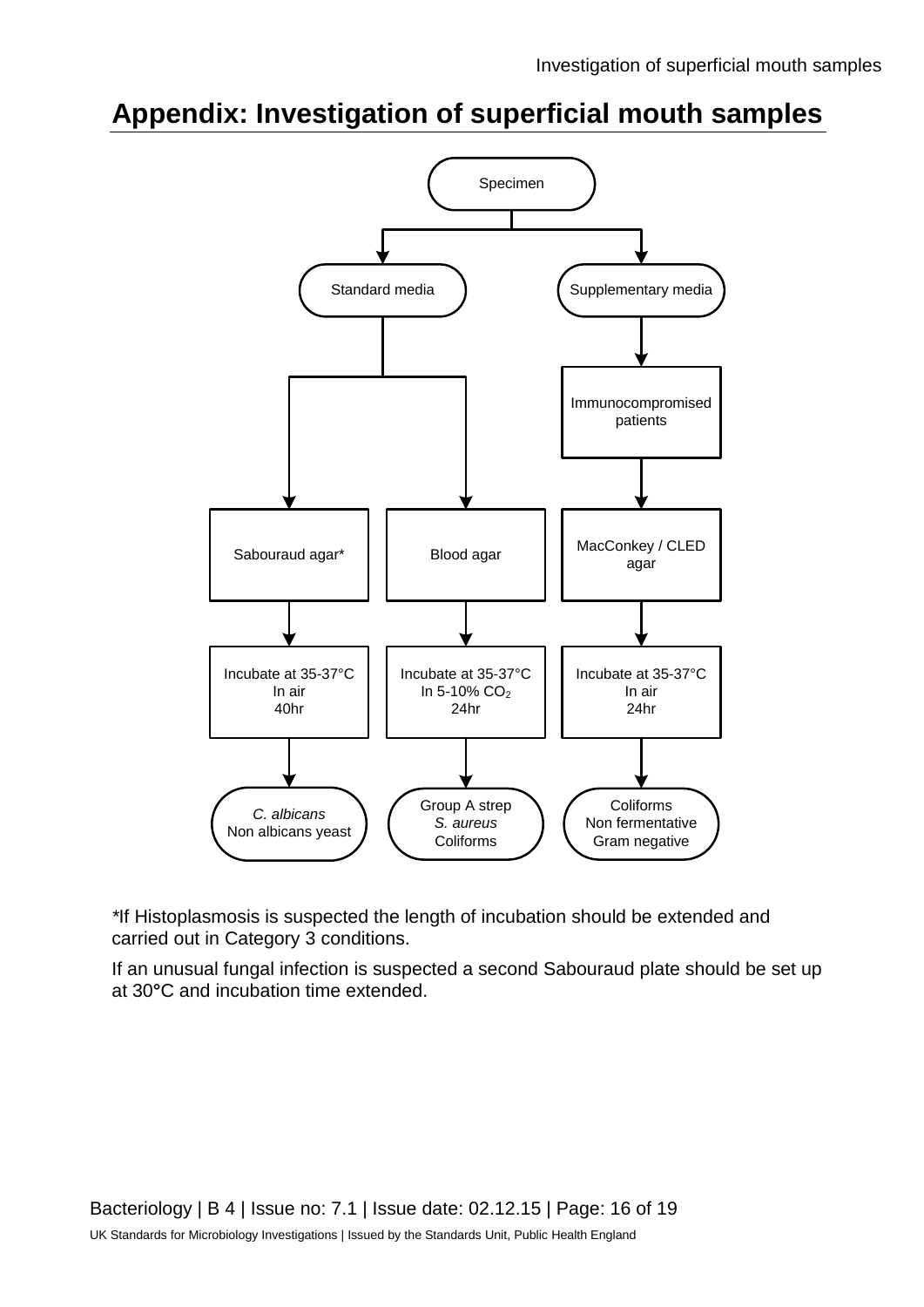### **References**

- 1. Rautemaa R, Ramage G. Oral candidosis--clinical challenges of a biofilm disease. Crit Rev Microbiol 2011;37:328-36.
- 2. Bagg J, Sweeney MP, Lewis MA, Jackson MS, Coleman D, Al MA, et al. High prevalence of nonalbicans yeasts and detection of anti-fungal resistance in the oral flora of patients with advanced cancer. Palliat Med 2003;17:477-81.
- 3. Bagg J, Sweeney MP. Oral problems in advanced cancer. CME Cancer Medicine 2003;2:23-8.
- 4. Jobbins J, Bagg J, Finlay IG, Addy M, Newcombe RG. Oral and dental disease in terminally ill cancer patients. BMJ 1992;304:1612.
- 5. Epstein JB, Pearsall NN, Truelove EL. Quantitative relationships between Candida albicans in saliva and the clinical status of human subjects. J Clin Microbiol 1980;12:475-6.
- 6. Jackson MS, Bagg J, Kennedy H, Michie J. Staphylococci in the oral flora of healthy children and those receiving treatment for malignant disease. Microbial Ecology in Health & Disease 2000;12:60- 4.
- 7. Finegold S. Anaerobic Gram-Negative Rods: Bacteroides, Prevotella, Porphyomonas, Fusobacterium, Bilophila, Sutterella. In: Gorbach SL, Bartlett JG, Blacklow NR, editors. Infectious Diseases. 2nd ed. Philadelphia: WB Saunders Company; 1998. p. 1904-15.
- 8. European Parliament. UK Standards for Microbiology Investigations (SMIs) use the term "CE marked leak proof container" to describe containers bearing the CE marking used for the collection and transport of clinical specimens. The requirements for specimen containers are given in the EU in vitro Diagnostic Medical Devices Directive (98/79/EC Annex 1 B 2.1) which states: "The design must allow easy handling and, where necessary, reduce as far as possible contamination of, and leakage from, the device during use and, in the case of specimen receptacles, the risk of contamination of the specimen. The manufacturing processes must be appropriate for these purposes".
- 9. Official Journal of the European Communities. Directive 98/79/EC of the European Parliament and of the Council of 27 October 1998 on *in vitro* diagnostic medical devices. 7-12-1998. p. 1-37.
- 10. Health and Safety Executive. Safe use of pneumatic air tube transport systems for pathology specimens. 9/99.
- 11. Department for transport. Transport of Infectious Substances, 2011 Revision 5. 2011.
- 12. World Health Organization. Guidance on regulations for the Transport of Infectious Substances 2013-2014. 2012.
- 13. Home Office. Anti-terrorism, Crime and Security Act. 2001 (as amended).
- 14. Advisory Committee on Dangerous Pathogens. The Approved List of Biological Agents. Health and Safety Executive. 2013. p. 1-32
- 15. Advisory Committee on Dangerous Pathogens. Infections at work: Controlling the risks. Her Majesty's Stationery Office. 2003.
- 16. Advisory Committee on Dangerous Pathogens. Biological agents: Managing the risks in laboratories and healthcare premises. Health and Safety Executive. 2005.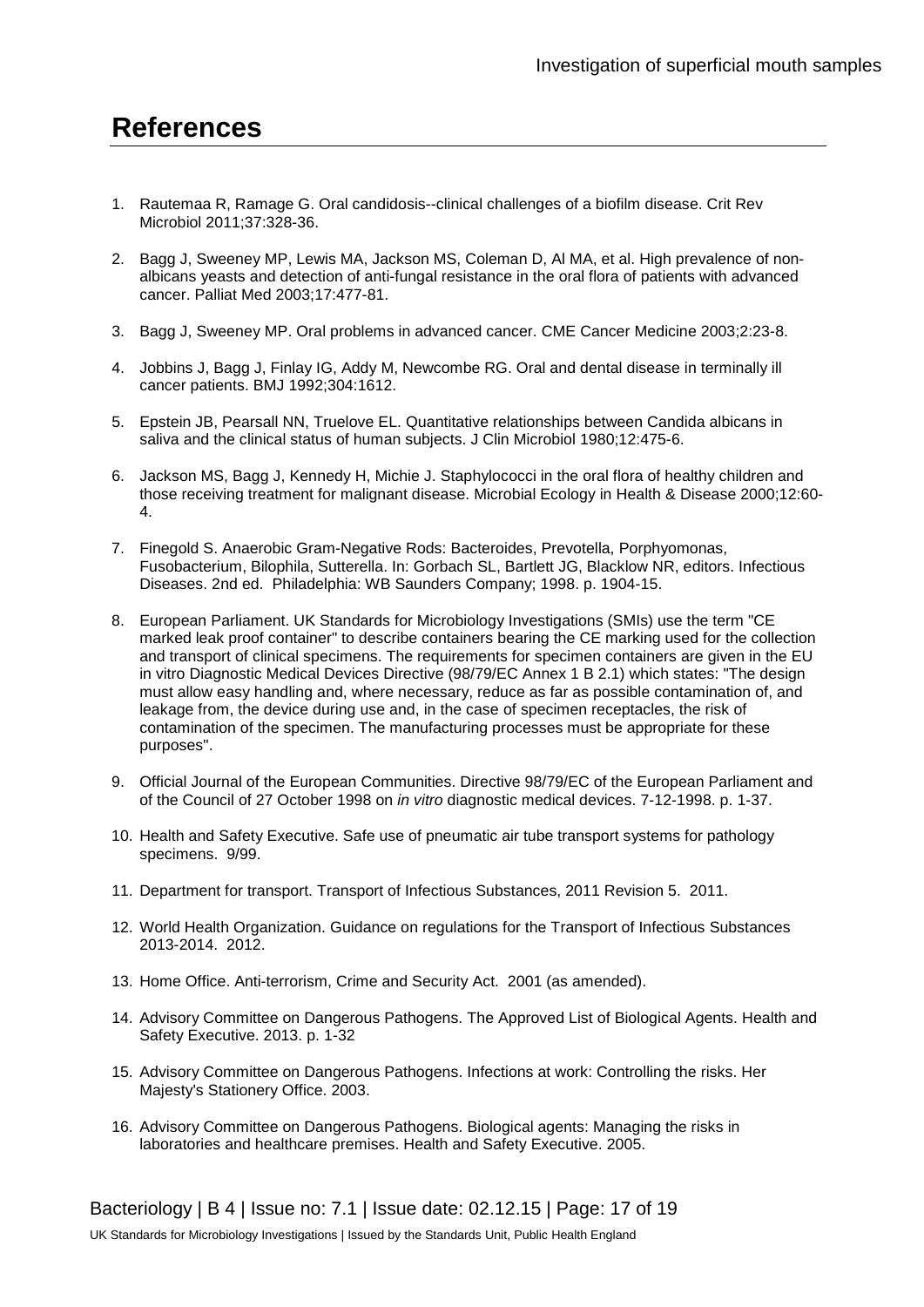- 17. Advisory Committee on Dangerous Pathogens. Biological Agents: Managing the Risks in Laboratories and Healthcare Premises. Appendix 1.2 Transport of Infectious Substances - Revision. Health and Safety Executive. 2008.
- 18. Centers for Disease Control and Prevention. Guidelines for Safe Work Practices in Human and Animal Medical Diagnostic Laboratories. MMWR Surveill Summ 2012;61:1-102.
- 19. Health and Safety Executive. Control of Substances Hazardous to Health Regulations. The Control of Substances Hazardous to Health Regulations 2002. 5th ed. HSE Books; 2002.
- 20. Health and Safety Executive. Five Steps to Risk Assessment: A Step by Step Guide to a Safer and Healthier Workplace. HSE Books. 2002.
- 21. Health and Safety Executive. A Guide to Risk Assessment Requirements: Common Provisions in Health and Safety Law. HSE Books. 2002.
- 22. Health Services Advisory Committee. Safe Working and the Prevention of Infection in Clinical Laboratories and Similar Facilities. HSE Books. 2003.
- 23. British Standards Institution (BSI). BS EN12469 Biotechnology performance criteria for microbiological safety cabinets. 2000.
- 24. British Standards Institution (BSI). BS 5726:2005 Microbiological safety cabinets. Information to be supplied by the purchaser and to the vendor and to the installer, and siting and use of cabinets. Recommendations and guidance. 24-3-2005. p. 1-14
- 25. Barber S, Lawson PJ, Grove DI. Evaluation of bacteriological transport swabs. Pathology 1998;30:179-82.
- 26. Baron EJ, Miller JM, Weinstein MP, Richter SS, Gilligan PH, Thomson RB, Jr., et al. A Guide to Utilization of the Microbiology Laboratory for Diagnosis of Infectious Diseases: 2013 Recommendations by the Infectious Diseases Society of America (IDSA) and the American Society for Microbiology (ASM). Clin Infect Dis 2013;57:e22-e121.
- 27. Rishmawi N, Ghneim R, Kattan R, Ghneim R, Zoughbi M, Abu-Diab A, et al. Survival of fastidious and nonfastidious aerobic bacteria in three bacterial transport swab systems. J Clin Microbiol 2007;45:1278-83.
- 28. Van Horn KG, Audette CD, Sebeck D, Tucker KA. Comparison of the Copan ESwab system with two Amies agar swab transport systems for maintenance of microorganism viability. J Clin Microbiol 2008;46:1655-8.
- 29. Nys S, Vijgen S, Magerman K, Cartuyvels R. Comparison of Copan eSwab with the Copan Venturi Transystem for the quantitative survival of *Escherichia coli, Streptococcus agalactiae* and *Candida albicans*. Eur J Clin Microbiol Infect Dis 2010;29:453-6.
- 30. Tano E, Melhus A. Evaluation of three swab transport systems for the maintenance of clinically important bacteria in simulated mono- and polymicrobial samples. APMIS 2011;119:198-203.
- 31. Public Health England. Laboratory Reporting to Public Health England: A Guide for Diagnostic Laboratories. 2013. p. 1-37.
- 32. Department of Health. Health Protection Legislation (England) Guidance. 2010. p. 1-112.
- 33. Scottish Government. Public Health (Scotland) Act. 2008 (as amended).
- 34. Scottish Government. Public Health etc. (Scotland) Act 2008. Implementation of Part 2: Notifiable Diseases, Organisms and Health Risk States. 2009.

Bacteriology | B 4 | Issue no: 7.1 | Issue date: 02.12.15 | Page: 18 of 19